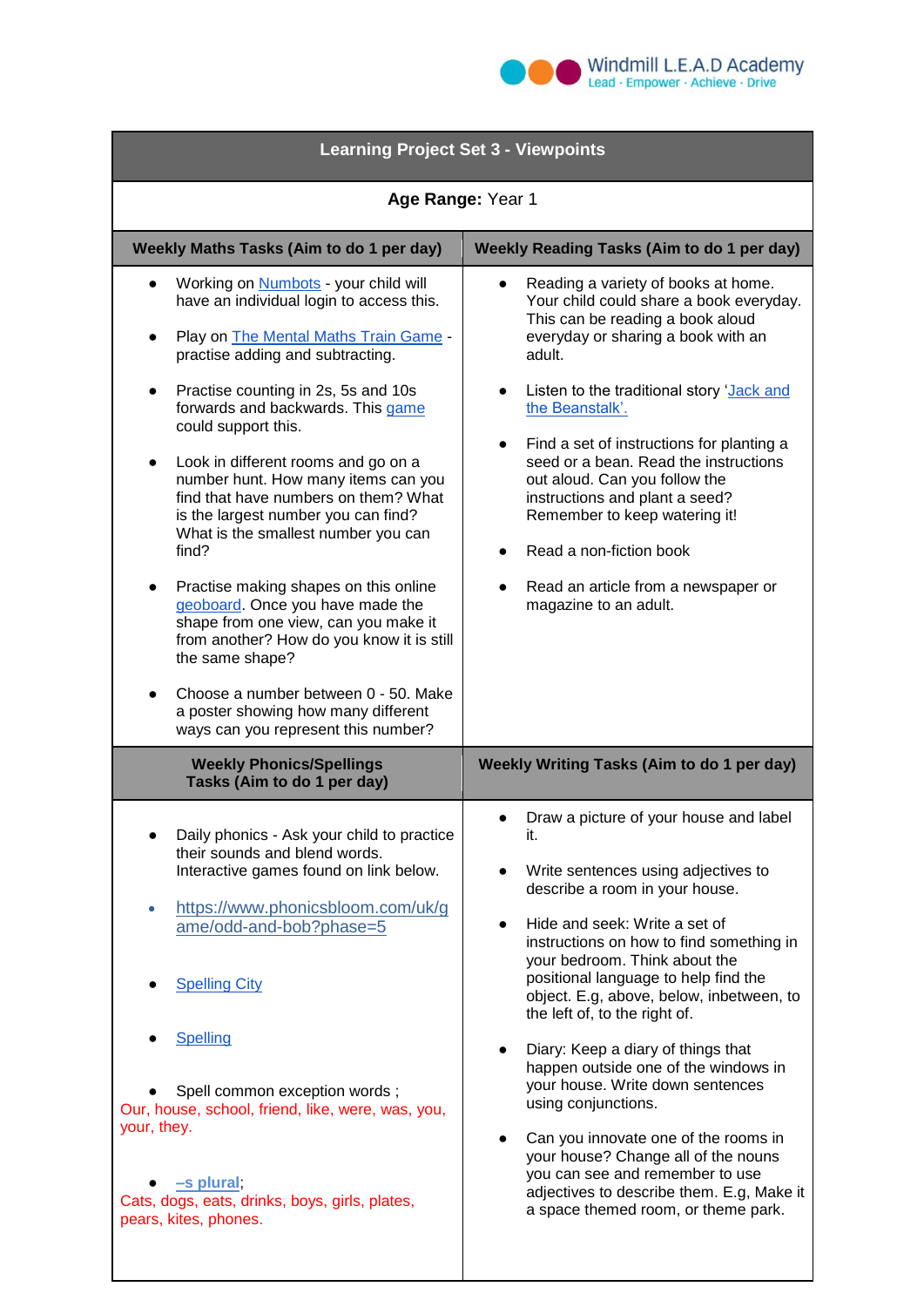## **Learning Project - to be done throughout the week: View point**

**The project this week aims to provide opportunities for your child to learn more about different viewpoints. Learning may focus on physical viewpoints in terms of what you can see outside of the window at home, what others can see looking into your home and then progress onto personal viewpoints and of others.**

**Using your senses:** Ask your child to pick a window in the house. Ask them to stand there for a few minutes and take a look at what they can see and write or draw them. Now ask them to try this activity again but this time ask them what they can hear? Write or draw these down. Ask your child to help find a piece of material in the house and then blindfold them. What can they see? Which sense do they use now? Ask them to now cover their ears and look outside the window. What do they hear?

**A 'feely bag' -** find six objects, such as a hairbrush, a tube of toothpaste, a packet of biscuits, an ice cream scoop, a packet of tissues and a wooden spoon. You will also need something to act as a blindfold. Imagine what it would be like if you could never see because you were blind and you had to learn to rely on your other senses instead. Play with a partner and see who guesses most of the objects.



**Find a place in the house**. Look around at what they can see. Sketch what they can see. What is on the left hand side of them? What is the right hand side of them? Does it change if they sit in another part of the house? Make a list of all the things and group them. Which items are big? Which items are small? Which items are colourful? Which items are made of plastic, metal or wood?

**Read the stories:** Goldilocks and the Three Bears, Jack and the Beanstalk and Cinderella. The characters will be going to see Judge Jenny. Can they persuade Judge Jenny to see the story from their point of view. Watch these [links](https://www.bbc.co.uk/bitesize/topics/zngg87h/) to help Judge Jenny to decide. Now it's their turn… read the stories Little Red Riding Hood, Three Little Pigs and Gingerbread Man. Imagine they are going to be one of the characters from the story and an adult is going to be Judge Jenny. What would they say to Judge Jenny? How could they persuade her?

**School Uniform**: Tell your child that they will be presenting to the School Council about the school uniform. Do they think it is a good idea to wear a uniform or are they against wearing a uniform? Can they write down why they think they should have a uniform and then write down why they shouldn't? Design a new uniform. What would they wear? Would it be the same for girls and boys? What would they say to the school council? How would they campaign? Would they have badges, posters, events and banners to help their debate.



**Anthony Browne** 

**Could you design a new school logo?** Ask your child to think about their current logo now. What does it represent? What could they add or change? Is there something that represents their school